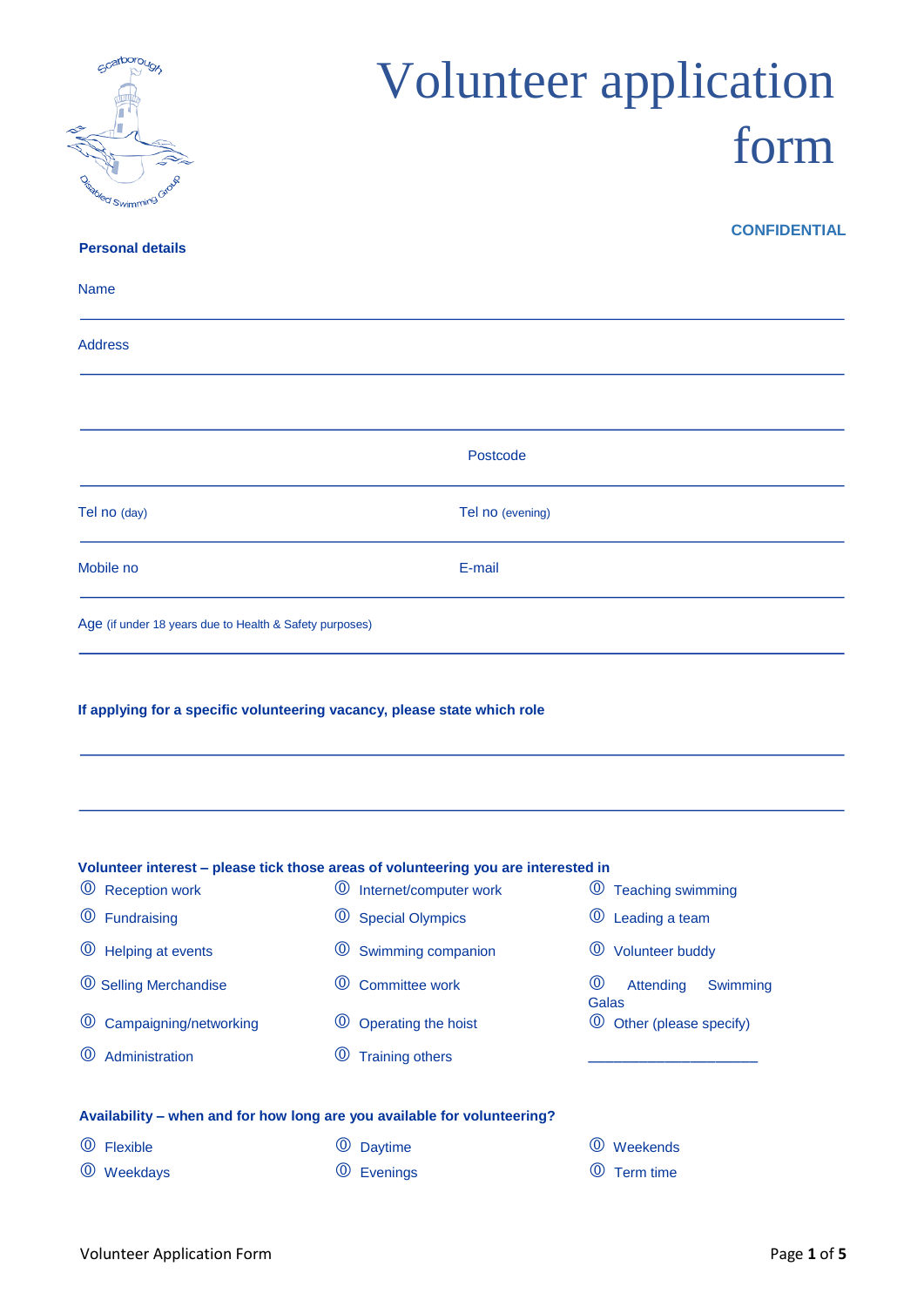# **How often would you be able to offer the above availability?**

Adhoc 1 -2 fortnightly swim sessions a month Less than 15 fortnightly swim

sessions a year

 $\overline{\phantom{a}}$  , which is a substitution of the set of the set of the set of the set of the set of the set of the set of the set of the set of the set of the set of the set of the set of the set of the set of the set of the

01 meeting/event a week 0 6 meetings/events a year 0 Other

# **Present employment/volunteering experience**

**Previous employment/volunteering experience (including dates to and from)**

Please continue on a separate sheet if needed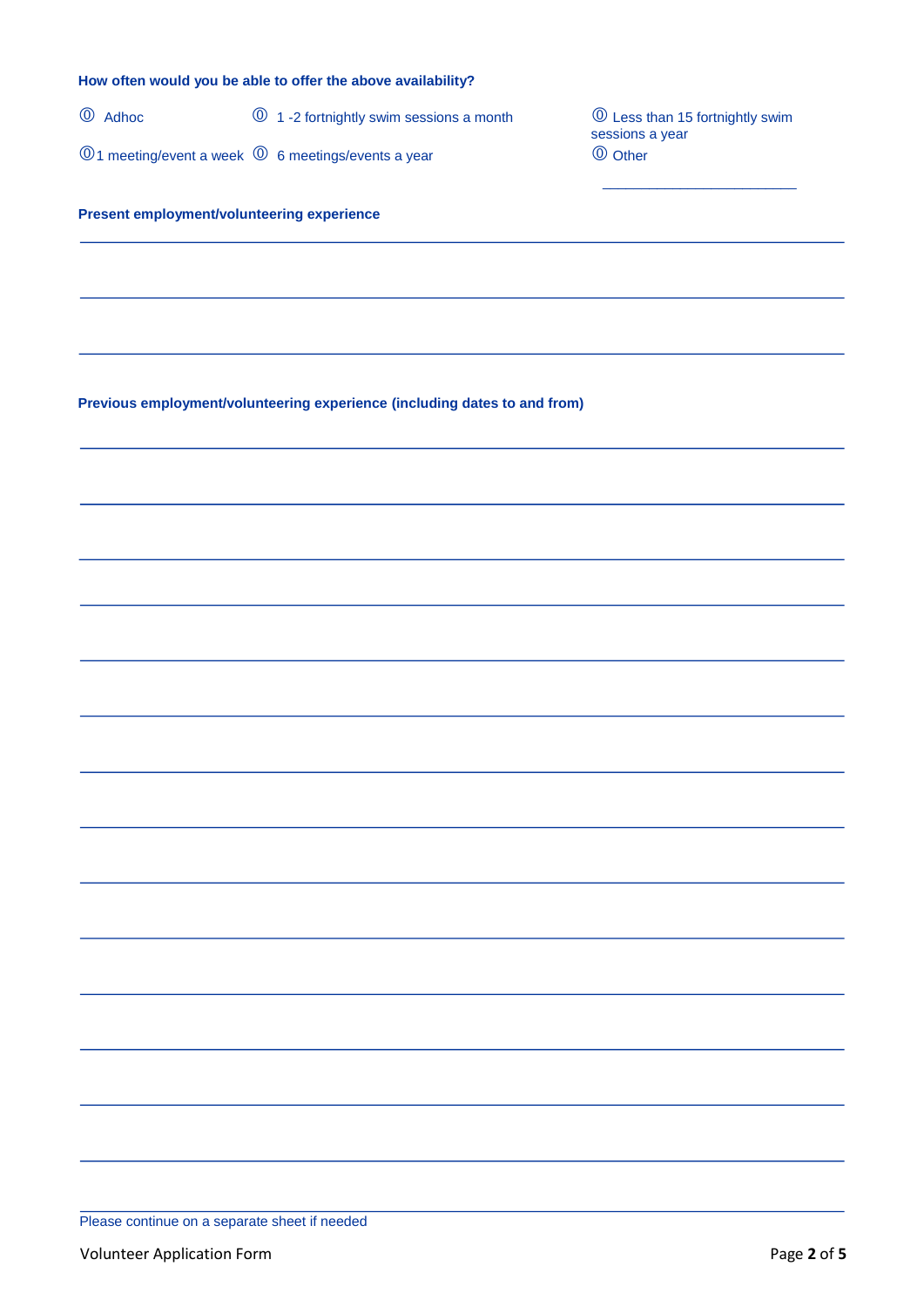# **Recruitment of Ex-Offenders**

Most SDSG volunteering opportunities will involve direct contact with children and vulnerable adults. As such, applications to volunteer are exempt from the Rehabilitation of Offenders Act 1974.

This means that potential volunteers are required to declare their entire criminal record, including cautions, reprimands, final warnings and criminal convictions categorized as "spent" under the above legislation.

Please be aware a criminal conviction or any such warning may not necessary mean you cannot volunteer.

The information you provide will be kept confidential and will only be disclosed to specific SDSG volunteers if/when considering you for the voluntary role.

#### **Have you ever been convicted at a Court or Cautioned by the Police for any offence?**

# **Yes/No (Delete as appropriate).**

If Yes, please give details, including date(s) and nature of offence(s).

**Please be aware SDSG carries out DBS Disclosures on all volunteers either before being offered a role and/or on a rolling basis up to five years.** 

### **Monitoring**

**How did you find out about volunteering with SDSG:**

|  | <b>W</b> SDSG website |
|--|-----------------------|
|  |                       |

<sup>1</sup> O North Yorkshire Sport <sup>1</sup> O Other 20 North Yorkshire Sport

 $\circledR$  SDSG noticeboard  $\circledR$  Through a current member or volunteer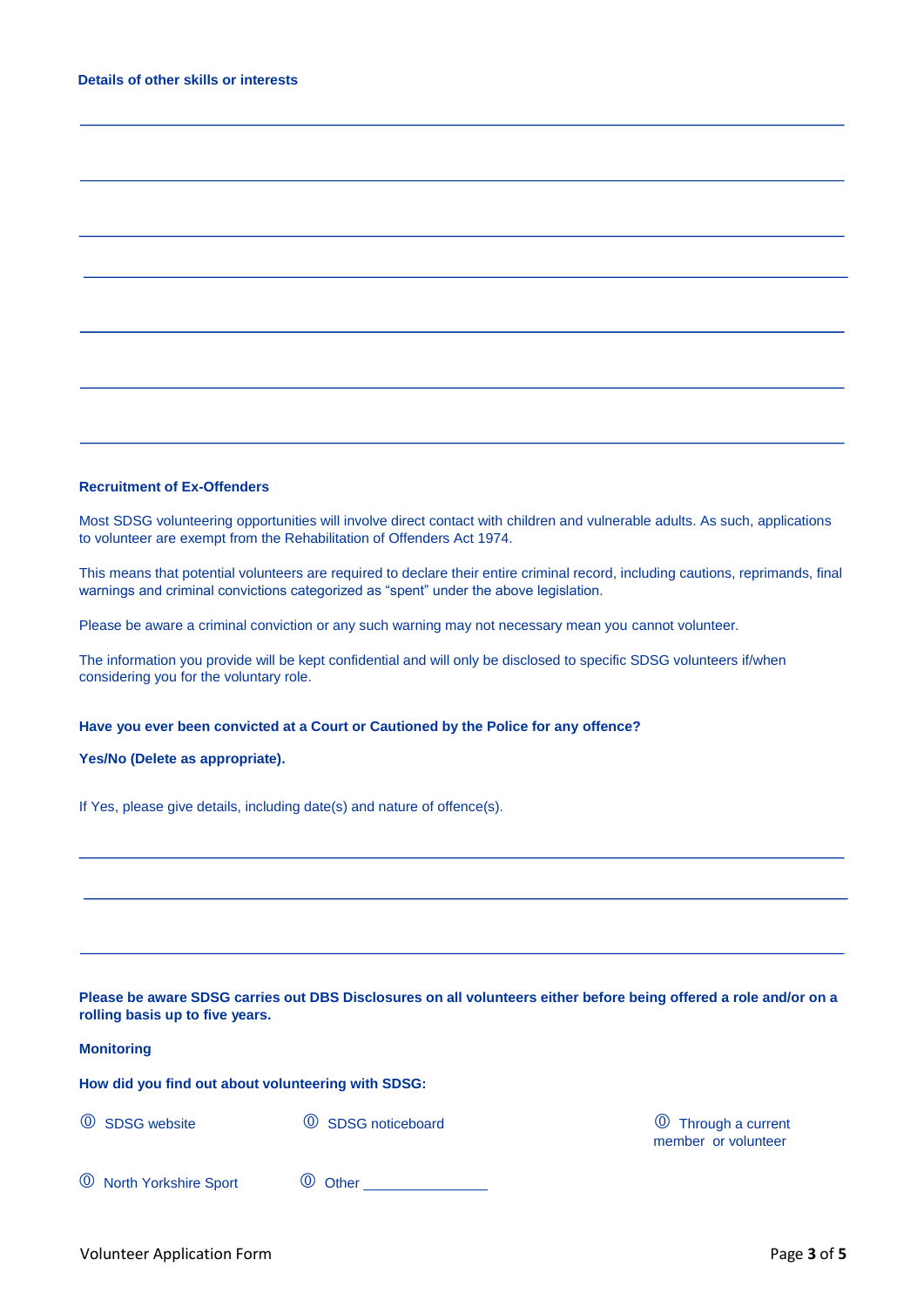**Referees** (please provide details of two people, not related to you, who we may ask for a reference)

| <b>Name</b>                                                                            | <b>Name</b>                    |  |
|----------------------------------------------------------------------------------------|--------------------------------|--|
| <b>Address</b>                                                                         | <b>Address</b>                 |  |
|                                                                                        |                                |  |
|                                                                                        |                                |  |
| Postcode                                                                               | Postcode                       |  |
| <b>Email address</b>                                                                   | <b>Email address</b>           |  |
| Telephone no                                                                           | Telephone no                   |  |
| Relationship of referee to you                                                         | Relationship of referee to you |  |
| Please be aware, while we ask for two references, we may ask for more at a later date. |                                |  |

#### Adjustments at Interview

Please advise of any special arrangements you need should you be invited for interview. For example, details of any dates / times you are unavailable, if you need wheelchair access, if you prefer interview questions to be written down or if a quiet room would be preferable.

Please continue on a separate sheet if needed.

#### **Declaration**

I agree to the SDSG processing and retaining the personal information contained on this form for any purposes connected to my application or my health and safety while on the premises. I understand, should I be offered a volunteer role, I will also have to apply to become a member and if this application is declined, this also terminates my role as a volunteer.

I declare that the information I have provided is true. All my actions as a volunteer will reflect the ethos of SDSG and I agreed that the Social Model of disability will be central to my role. I agree that any deliberate omissions, falsifications or misrepresentations in the application form will be grounds for rejecting this application or subsequent dismissal if I am offered a voluntary role by the organization. I agreed to SDSG carrying out an appropriate level of DBS disclosure at any time before or while I am a volunteer.

| <b>Signature</b> | Date |
|------------------|------|
|                  |      |

#### **If under 18 years of age: Parent/Carer's Name**

As the legal guardian of the person stated on the front of this form, I agree to provide all relevant information to ensure their safe participation, and, as such, I give my permission for them to undertake the role stated on the front of this application and the corresponding Role Outline.

| <b>Signature</b> | Date |
|------------------|------|
|------------------|------|

Your details may be kept on a database and we may use the data to keep you up to date with other volunteer opportunities and SDSG news, activities and events.

The information you have provided on this form will be processed in line with the Data Protection Act 1998. To process your application, we may need to disclose the information we receive from you to others.